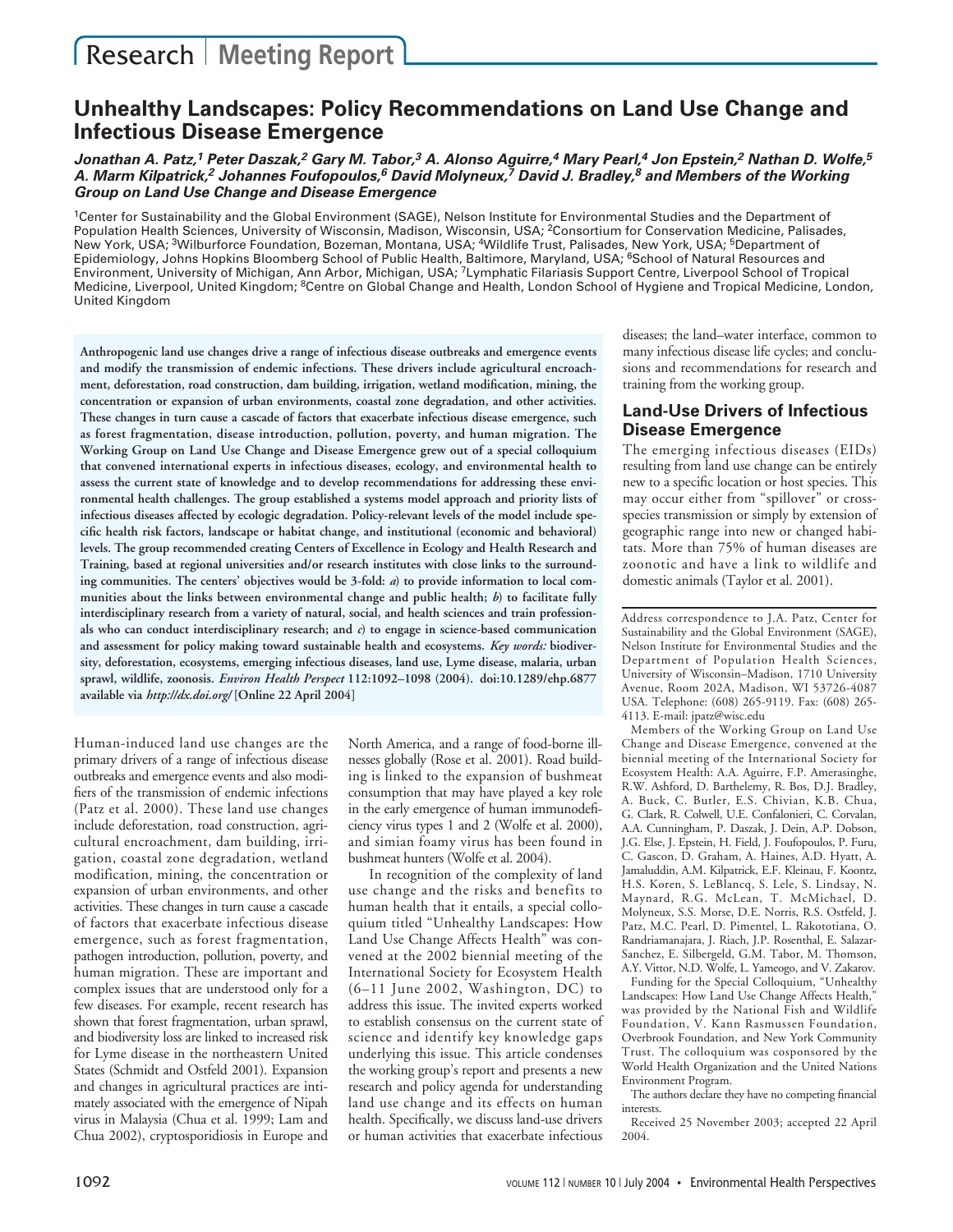The working group developed an extensive list of processes by which land use affects human health (specifically, infectious disease occurrence) and of other factors that contribute to this relationship: agricultural development, urbanization, deforestation, population movement, increasing population, introduction of novel species/pathogens, water and air pollution, biodiversity loss, habit fragmentation, road building, macro and micro climate changes, hydrological alteration, decline in public health infrastructure, animal-intensive systems, eutrophication, military conflict, monocropping, and erosion (ranked from highest to lowest public health impact by meeting participants). The four mechanisms that were felt to have the greatest impact on public health were changes to the physical environment; movement of populations, pathogens, and trade; agriculture; and urbanization. War and civil unrest were also mentioned as a potentially acute and cross-cutting driver. Infectious disease agents with the strongest documented or suspected links to land use change are listed in Table 1.

*Changes to the biophysical environment.* **Deforestation.** Rates of deforestation have grown exponentially since the beginning of the 20th century. Driven by rapidly increasing human population numbers, large swaths of species-rich tropical and temperate forests, as well as prairies, grasslands, and wetlands, have been converted to species-poor agricultural and ranching areas. The global rate of tropical deforestation continues at staggering levels, with nearly 2–3% of forests lost globally each year. Parallel with this habitat destruction is an exponential growth in human–wildlife interaction and conflict. This has resulted in exposure to new pathogens for humans, livestock, and wildlife (Wolfe et al. 2000). Deforestation and the processes that lead to it have many consequences for ecosystems. Deforestation decreases the overall habitat available for

wildlife species. It also modifies the structure of environments, for example, by fragmenting habitats into smaller patches separated by agricultural activities or human populations. Increased "edge effect" (from a patchwork of varied land uses) can further promote interaction among pathogens, vectors, and hosts. This edge effect has been well documented for Lyme disease (Glass et al. 1995). Similarly, increased activity in forest habitats (through behavior or occupation) appears to be a major risk factor for leishmaniasis (Weigle et al. 1993). Evidence is mounting that deforestation and ecosystem changes have implications for the distribution of many other microorganisms and the health of human, domestic animal, and wildlife populations.

One example of the effects of land use on human health is particularly noteworthy. Deforestation, with subsequent changes in land use and human settlement patterns, has coincided with an upsurge of malaria and/or its vectors in Africa (Coluzzi 1984, 1994; Coluzzi et al. 1979), in Asia (Bunnag et al. 1979), and in Latin America (Tadei et al. 1998). When tropical forests are cleared for human activities, they are typically converted into agricultural or grazing lands. This process is usually exacerbated by construction of roads, causing erosion and allowing previously inaccessible areas to become colonized by people (Kalliola and Flores Paitán 1998). Cleared lands and culverts that collect rainwater are in some areas far more suitable for larvae of malaria-transmitting anopheline mosquitoes than are intact forests (Charlwood and Alecrim 1989; Jones 1951; Marques 1987).

Another example of the effects of land use on human health involves deforestation and noninfectious disease: the contamination of rivers with mercury. Soil erosion after deforestation adds significant mercury loads, which are found naturally in rainforest soils, to rivers. This has led to fish in the Amazon

**Table 1.** Agents and infectious diseases with suspected or known links to landscape change.*<sup>a</sup>*

| Vector-borne<br>and/or zoonotic                                                                                                                                                                                                                                                  | Soil                                                     | Water                                                                                                                | Human                               | Other                                                           |
|----------------------------------------------------------------------------------------------------------------------------------------------------------------------------------------------------------------------------------------------------------------------------------|----------------------------------------------------------|----------------------------------------------------------------------------------------------------------------------|-------------------------------------|-----------------------------------------------------------------|
| Malaria<br>Dengue<br>Lyme disease<br>Yellow fever<br><b>Rift Valley fever</b><br>Japanese encephalitis<br>Onchocerciasis<br>Trypanosomiasis<br>Plague<br><b>Filariasis</b><br>Meningitis<br>Rabies<br>Leishmaniasis<br>Kyasanur Forest fever<br><b>Hantavirus</b><br>Nipah virus | Melioidosis<br>Anthrax<br>Hookworm<br>Coccidioidomycosis | Schistosomiasis<br>Cholera<br><b>Shigellosis</b><br>Rotavirus<br>Salmonellosis<br>Leptospirosis<br>Cryptosporidiosis | Asthma<br>Tuberculosis<br>Influenza | Hemorrhagic fevers<br>Foot and mouth<br>Rice blast<br>Triachoma |

*<sup>a</sup>*Those with the strongest evidence for a link with land use.

becoming hazardous to eat (Fostier et al. 2000; Veiga et al. 1994).

**Habitat fragmentation.** This alters the composition of host species in an environment and can change the fundamental ecology of microorganisms. Because of the nature of food webs within ecosystems, organisms at higher trophic levels exist at a lower population density and are often quite sensitive to changes in food availability. The smaller patches left after fragmentation often do not have sufficient prey for top predators, resulting in local extinction of predator species and a subsequent increase in the density of their prey species. Logging and road building in Latin America have increased the incidence of cutaneous and visceral leishmaniasis (Desjeux 2001), which in some areas has resulted from an increase in the number of fox reservoirs and sandfly vectors that have adapted to the peridomestic environment (Patz et al. 2000). Foxes, however, are not very important reservoirs for leishmaniasis in Latin America (Courtenay et al. 2002), and a more important factor in the transmission cycle includes domestic dogs.

Ostfeld and Keesing (2000) have demonstrated that smaller fragments in North American forests have fewer small mammal predators. Results suggest that the probability that a tick will become infected depends on not only the density of white-footed mice but also the density of mice relative to that of other hosts in the community. Under this scenario, the density effect of white-footed mice, which are efficient reservoirs for Lyme disease, can be "diluted" by an increasing density of alternative hosts, which are less efficient at transmitting Lyme disease. These results suggest that increasing host diversity (species richness) may decrease the risk of disease through a "dilution effect" (Schmidt and Ostfeld 2001).

**Extractive industries.** Gold mining is an extractive industry that damages local and regional environments and has adverse human health effects, because mercury is used to extract gold from riverbeds in the tropical forests. Not only does mercury accumulate in local fish populations, making them toxic to eat (Lebel et al. 1996, 1998), but mercury also suppresses the human immune system. Also, in gold-mining areas, more mosquito-breeding sites and increased malaria risk result from digging gem pits in the forest and from craters resulting from logging; broader disease spread occurs as populations disperse throughout the region (Silbergeld et al. 2002).

*Movement of populations, pathogens, and trade.* The movement of humans, domestic animals, wildlife populations, and agricultural products through travel, trade, and translocations is a driver of infectious disease emergence globally. These sometimes inadvertent, sometimes deliberate movements of infectious disease and vectors (e.g., the introduction of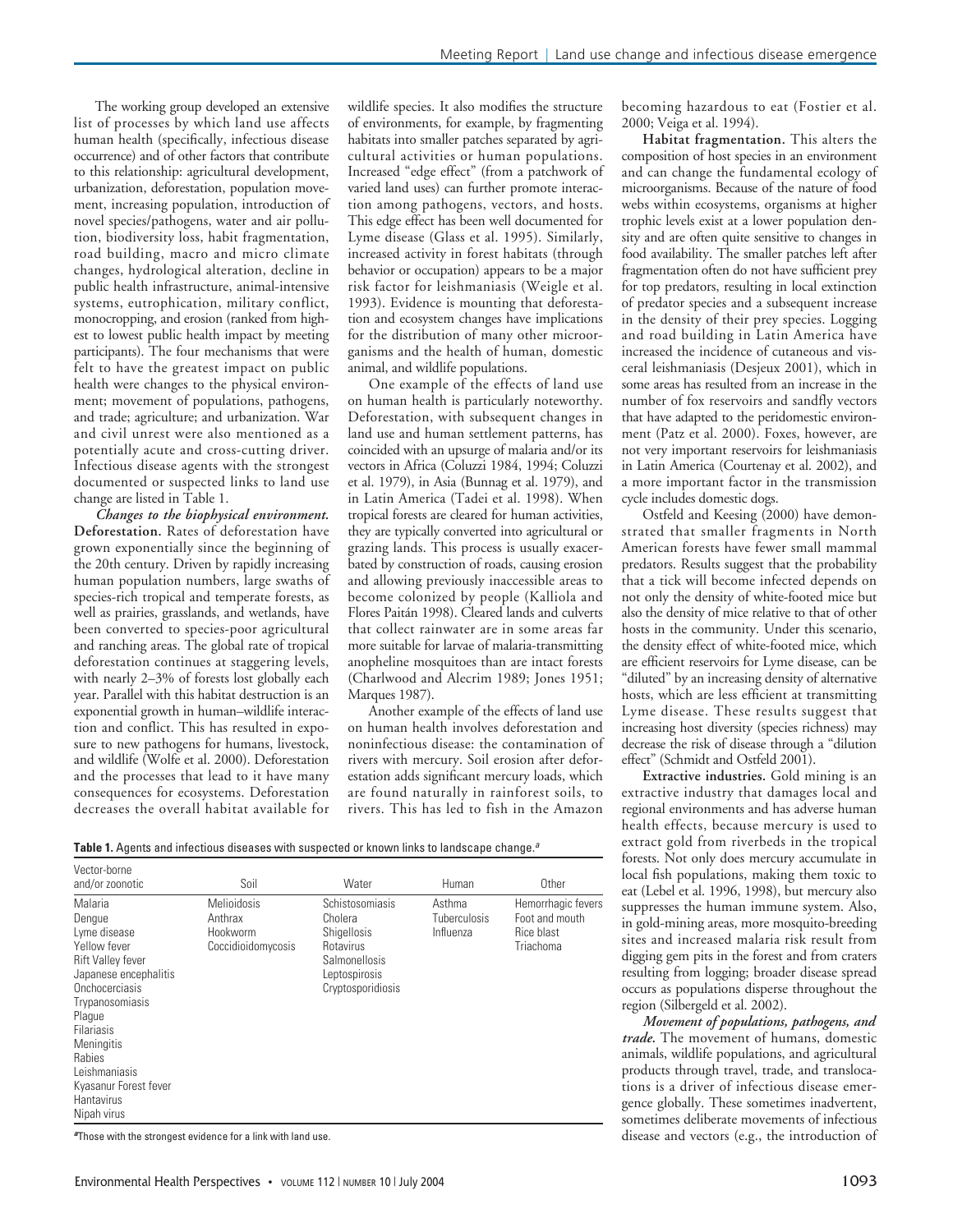smallpox and measles to the Americas by Spanish conquistadors) will continue to rise via continually expanding global travel and by development of Third World populations. Human introduction of pathogens, hosts, or materials into new areas has been termed "pathogen pollution" (Daszak et al. 2000).

Land use changes drive some of these introductions and migrations and also increase the vulnerability of habitats and populations to these introductions. Human migrations also drive land use changes that in turn drive infectious disease emergence. For example, in China's Yunnan Province, an increase in livestock populations and migration has led to an increase in the incidence of schistosomiasis (Jiang et al. 1997). In Malaysia, a combination of deforestation, drought, and wildfires has led to alterations in the population movements and densities of flying foxes, large fruit bats known to be the reservoir for the newly emergent zoonosis Nipah virus (Chua et al. 1999). It is believed that the increased opportunity for contact between infected bats and pigs produced the outbreak of the disease in pigs, which then was transmitted to people in contact with infected pigs (Aziz et al. 2002).

Another example of human-induced animal movement on a much larger scale is the international pet trade. This movement of animals involves many countries and allows for the introduction of novel pathogens, such as monkeypox, with the potential to damage ecosystems and threaten human and animal health. Monkeypox was originally associated with bushmeat hunting of red colobus monkeys (*Procolobus badius*); after a localized epidemic emerged in humans, monkeypox persisted for four generations via human-tohuman contact (Jezek et al. 1986).

Human movement also has significant implications for public health. Not only are travelers (tourists, businesspeople, and other workers) at risk of contracting communicable diseases when visiting tropical countries, but they also can act as vectors for delivering infectious diseases to another region or, in the case of severe acute respiratory syndrome (SARS), potentially around the world. Refugees account for a significant number of human migrants, carrying diseases such as hepatitis B and tuberculosis and various parasites (Loutan et al. 1997). Because of their status, refugees become impoverished and are more exposed to a wide range of health risks. This is caused by the disruption of basic health services, inadequate food and medical care, and lack of clean water and sanitation (Toole and Waldman 1997). People who cross international boundaries, such as travelers, immigrants, and refugees, may be at increased risk of contracting infectious diseases, especially those who have no immunity because the disease agents are uncommon in their

native countries. Immigrants may come from nations where diseases such as tuberculosis and malaria are endemic, and refugees may come from situations where crowding and malnutrition create ideal conditions for the spread of diseases such as cholera, shigellosis, malaria, and measles [Centers for Disease Control and Prevention (CDC) 1998].

**Zoonoses.** The importance of zoonotic diseases should be emphasized. Zoonotic pathogens are the most significant cause of EIDs affecting humans, both in the proportion of EIDs that they cause and in the impact that they have. Some 1,415 species of infectious organisms are known to be pathogenic to people, with 61% of them being zoonotic. Of the emerging pathogens, 75% are zoonotic, and zoonotic pathogens are twice as likely to be associated with emerging diseases than are nonzoonotic pathogens (Taylor et al. 2001). More important, zoonotic pathogens cause a series of EIDs with high case fatality rates and no reliable cure, vaccine, or therapy (e.g., Ebola virus disease, Nipah virus disease, and hantavirus pulmonary syndrome). Zoonotic pathogens also cause diseases that have some of the highest incidence rates globally [e.g., acquired immunodeficiency syndrome (AIDS)]. AIDS is a special case, because it is caused by a pathogen that jumped host from nonhuman primates and then evolved into a new virus. Thus, it is in origin a zoonotic organism (Hahn et al. 2000).

Because of the important role of zoonoses in current public health threats, wildlife and domestic animals play a key role in the process by providing a "zoonotic pool" from which previously unknown pathogens may emerge (Daszak et al. 2001). The influenza virus is an example, causing pandemics in humans after periodic exchange of genes among the viruses of wild and domestic birds, pigs, and humans. Fruit bats are involved in a high-profile group of EIDs that includes rabies and other lyssaviruses, Hendra virus and Menangle virus (Australia), and Nipah virus (Malaysia and Singapore), which has implications for further zoonotic disease emergence. A number of species are endemic to both remote oceanic islands and more populous suburban and rural human settlements; these may harbor enzootic and potentially zoonotic pathogens with an unknown potential for spillover (Daszak et al. 2000).

Thus, some of the current major infectious threats to human health are EIDs and reemerging infectious diseases, with a particular emphasis on zoonotic pathogens transferring hosts from wildlife and domestic animals. A common, defining theme for most EIDs (of humans, wildlife, domestic animals, and plants) is that they are driven to emerge by anthropogenic changes to the environment. Because threats to wildlife habitat are

so extensive and pervading, many of the currently important human EIDs (e.g., AIDS, Nipah virus disease) are driven partly by human-induced changes to wildlife habitat such as encroachment and deforestation. This is essentially a process of natural selection in which anthropogenic environmental changes perturb the host–parasite dynamic equilibrium, leading to the expansion of those strains suited to the new environmental conditions and facilitating expansion of others into new host species (Daszak et al. 2001).

*Agriculture.* **Crop irrigation and breeding sites.** Agriculture occupies about half of the world's land and uses more than two-thirds of the world's fresh water (Horrigan et al. 2002). Agricultural development in many parts of the world has increased the need for crop irrigation, which reduces water availability for other uses and increases breeding sites for disease vectors. An increase in soil moisture associated with irrigation development in the southern Nile Delta after the construction of the Aswan High Dam has caused a rapid rise in the mosquito *Culex pipiens* and consequential increase in the arthropod-borne disease Bancroftian filariasis (Harb et al. 1993; Thompson et al. 1996). Onchocerciasis and trypanosomiasis are further examples of vector-borne parasitic diseases that may be triggered by changing land-use and water management patterns. In addition, large-scale use of pesticides has had deleterious effects on farm workers, including hormone disruption and immune suppression (Straube et al.  $1999$ ).

**Food-borne diseases.** Once agricultural development has expanded and produced food sufficient to meet local need, the food products are exported to other nations, where they can pose a risk to human health. The increase in imported foods has resulted in a rise in food-borne illness in the United States. Strawberries from Mexico, raspberries from Guatemala, carrots from Peru, and coconut milk from Thailand have caused recent outbreaks. Food safety is an important factor in human health, because food-borne disease accounts for an estimated 76 million illnesses, 325,000 hospitalizations, and 5,200 deaths in the United States each year (CDC 2003). Other dangers include antibiotic-resistant organisms, such as *Cyclospora*, *Escherichia coli* O157:H7, and other pathogenic *E. coli* strains associated with hemolytic uremic syndrome in children (Dols et al. 2001).

**Secondary effects.** Agricultural secondary effects need to be minimized, such as the emerging microbial resistance from antibiotics in animal waste that is included in farm runoff and the introduction of microdams for irrigation in Ethiopia that resulted in a 7-fold increase in malaria (Ghebreyesus et al. 1999).

*Urbanization.* On a global basis, the proportion of people living in urban centers will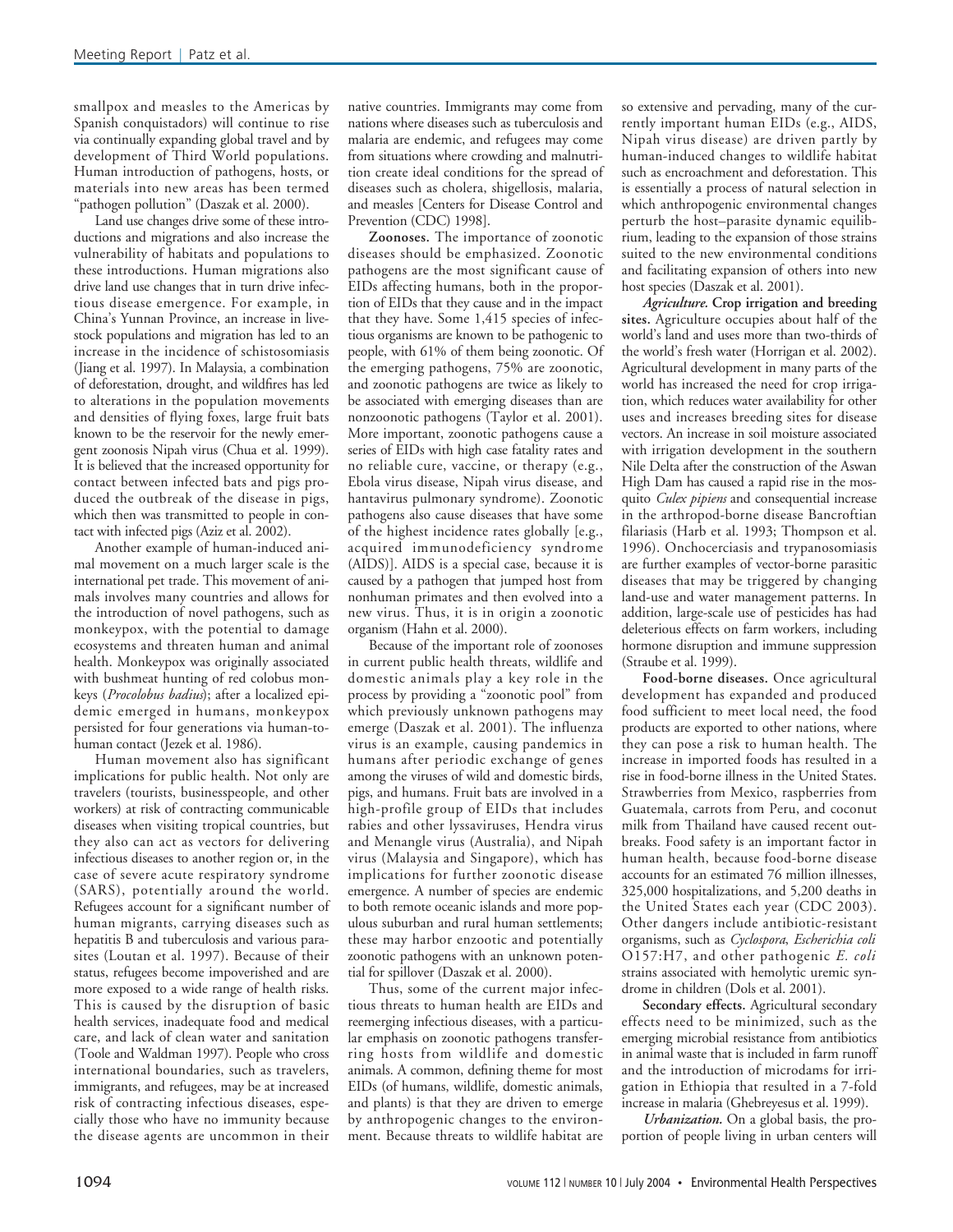increase to an unprecedented 65% by the year 2030 (Population Reference Bureau 1998). The 2000 census shows that 80% of the U.S. population now lives in metropolitan areas, with 30% living in cities of 5 million or more. The environmental issues posed by such large population centers have profound impacts on public health beyond the city limits (Knowlton 2001).

Alterations of ecosystems and natural resources contribute to the emergence and spread of infectious disease agents. Human encroachment of wildlife habitat has broadened the interface between wildlife and humans, increasing opportunities for both the emergence of novel infectious diseases in wildlife and their transmission to people. Rabies is an example of a zoonotic disease carried by animals that has become habituated to urban environments. Bats colonize buildings, skunks and raccoons scavenge human refuse, and in many countries feral dogs in the streets are common and the major source of human infection (Singh et al. 2001).

Infectious diseases can also pass from people to wildlife. Nonhuman primates have acquired measles from ecotourists (Wallis and Lee 1999). Also, drug resistance in gramnegative enteric bacteria of wild baboons living with limited human contact is significantly less common than in baboons living with human contact near urban or semiurban human settlements (Rolland et al. 1985).

## **The Land–Water Interface**

Another major driver of infectious disease emergence results from the land–water interface. Land use changes often involve water projects or coastal marine systems in which nutrients from agricultural runoff can cause algal blooms.

Currently the seventh cholera pandemic is spreading across Asia, Africa, and South America. In 1992, a new serogroup (*Vibrio cholerae* O139) appeared and has been responsible for epidemics in Asia (Colwell 1996). The seasonality of cholera epidemics may be linked to the seasonality of plankton (algal blooms) and the marine food chain. Studies using remote-sensing data of chlorophyll-containing phytoplankton have shown a correlation between cholera cases and sea surface temperatures in the Bay of Bengal. Interannual variability in cholera incidence in Bangladesh is also linked to the El Niño southern oscillation and regional temperature anomalies (Lobitz et al. 2000), and cholera prevalence has been associated with progressively stronger El Niño events spanning a 70-year period (Rodo et al. 2002). This observation on cholera incidence may represent an early health indicator of global climate change (Patz 2002).

Infectious diseases in marine mammals and sea turtles could serve as sentinels for human disease risk. Sea turtles worldwide are affected by fibropapillomatosis, a disease probably caused by one or several viruses and characterized by multiple epithelial tumors. Field studies support the observation that prevalence of this disease is associated with heavily polluted coastal areas, areas of high human density, agricultural runoff, and/or biotoxin-producing algae (Aguirre and Lutz, in press). This represents the breakdown of the land–water interface, to the point that several pathogens typical of terrestrial ecosystems have become established in the oceans. Toxoplasmosis in the endangered sea otter (*Enhydra lutris*) represents an example of pathogen pollution. Massive mortalities in pinnipeds and cetaceans reaching epidemics of tens of thousands are caused by four morbilliviruses evolving from the canine distemper virus (Aguirre et al. 2002). Additionally, overfishing has myriad ramifications for marine ecosystems and sustainable protein food sources for human populations.

*Cryptosporidium*, a protozoan that completes its life cycle within the intestine of mammals, sheds high numbers of infectious oocysts that are dispersed in feces. A recent study found that 13% of finished treated water still contained *Cryptosporidium* oocysts, indicating some passage of microorganisms from source to treated drinking water (LeChevallier and Norton 1995). The protozoan is highly prevalent in ruminants and is readily transmitted to humans. Thus, management of livestock contamination of watersheds is an important public health issue.

One example of how overexploitation of a natural water resource led to infectious disease is that of Lake Malawi in Africa. Overfishing in the lake reduced the population of snaileating fish to such a level that snail populations erupted. Subsequently, schistosomiasis incidence and prevalence markedly rose after this ecologic imbalance (Madsen et al. 2001).

## **Recommendations from the Working Group**

*Conceptual model: bringing land use into public health policy.* The recommendations stemming from the international colloquium are highly relevant to the Millennium Ecosystem Assessment (MEA), a broad multiagency/foundation-sponsored scientific assessment of degraded ecosystem effects on human wellbeing. A conceptual framework of the MEA already provides an approach to optimize the contribution of ecosystems to human health (MEA 2003). This framework offers a mechanism to *a*) identify options that can better achieve human development and sustainable goals, *b*) better understand the trade-offs involved in environment-related decisions, and *c*) align response options at all scales, from the local to the global, where they can be most effective. This conceptual framework focuses

on human well-being while also recognizing associated intrinsic values. Similar to the MEA, focus is particularly on the linkages between ecosystem services and human health. Workshop participants developed a conceptual model (Figure 1). Like the MEA, it assumes a dynamic interaction between humans and ecosystems that warrants a multiscale assessment (spatial and temporal).

By using this framework, policy makers may approach development and health at various levels. These levels include specific health risk factors, landscape or habitat change, and institutional (economic and behavioral) levels. For sound health policy, we must shift away from dealing primarily with specific risk factors and look "upstream" to underlying land-use determinants of infectious disease and ultimately the human behavior and established institutions that are detrimental to sustainable population health. The World Health Organization (WHO) has developed a similar DPSEEA (driving forces, pressures, state, exposure, effect, actions) model that in a similar way describes the interlinkage between human health and different driving forces and environmental change (WHO 1997).

As such understanding increases, it will become more feasible to plan how to prevent new infectious disease emergence. Yet, because these are rare events, accurate predictions will remain daunting. It is already evident that inserting humans into complex ecosystems can lead to a variety of EIDs, but health outcomes depend on the economic circumstances of the human population. In poor and tropical communities, land use change can lead to major shifts in infectious disease patterns. For these situations, many conventional public health interventions can prevent several infectious diseases at relatively low cost. In rich and temperate-climate communities, the infectious disease shifts tend to be more disease specific, for example, in the case of Lyme disease and habitat fragmentation.

*Research on deforestation and infectious disease.* Considering the deforestation that usually accompanies agricultural development, new conservation-oriented agriculture should be pursued. As discussed above, water project development and modern livestock management present major health disease risks. However, often the secondary unintended consequences can also wreak havoc; for example, a leaking dam may present greater risks than the reservoir itself. A distressingly large number of development projects not only have adverse effects on human health but also fail to attain their primary economic purposes in a sustainable manner.

Habitat fragmentation, whether caused by forest destruction, desertification, or land-use conversion, affects human and wildlife health and ecosystem processes. There is already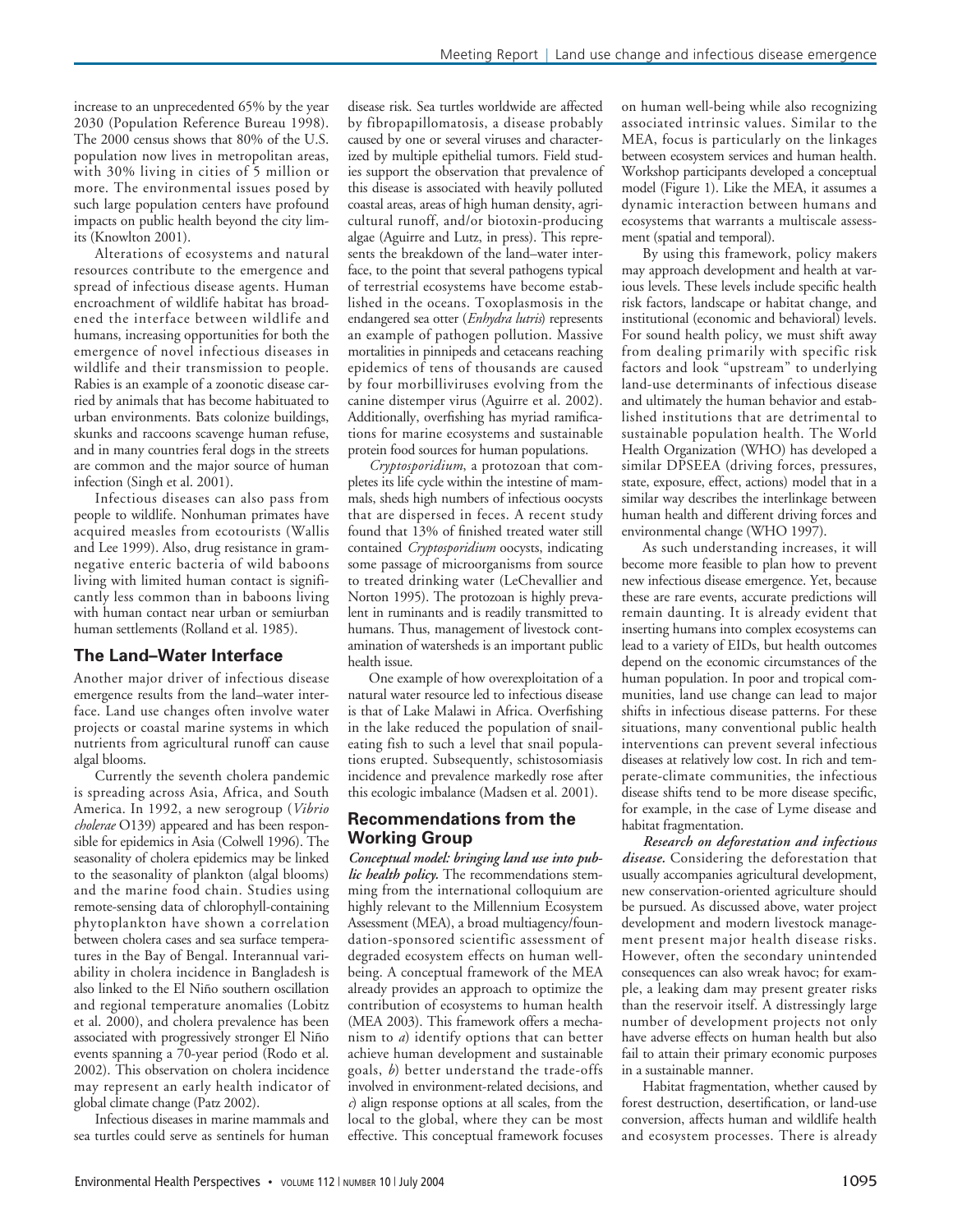much research undertaken by landscape ecologists on the consequences of habitat fragmentation for wildlife, especially larger animals. It would be important to study the effects of landscape fragmentation on public health hazards. Such research could entail three components. The first component consists of gathering baseline data, including using historical data where possible and beginning monitoring programs where necessary. Key data include identifying and quantifying the relevant pathogen load of wildlife, livestock, and human communities in fragmented landscapes. The goals of this data collection are, first, to identify key infectious diseases, both chronic and emergent or reemergent and, second, to document the consequences of fragmentation on relative abundance of wildlife and subsequent pathogen load. For example, the loss of large predators in fragmented habitats in the northeastern United States has led to a superabundance of rodent vectors for Lyme disease.

The second component of the research program would involve health impact modeling, primarily in three areas: *a*) estimating changes in the relative abundance of organisms, including infectious disease vectors, pathogens, and hosts; *b*) projecting potential vector or transmission shifts (e.g., should the Nipah virus shift to pulmonary as well as neurologic expression in humans as in swine); and *c*) projecting the impact of infectious diseases in a region on different geographic scales.

The results of these analyses, if successful, could support the third component of research: development of decision-support tools. Improved decisions on land-use policy could be made from a better understanding of costs and benefits to health and environmental decision makers. In all probability, however, they will be very location specific. For example, to construct an irrigation scheme in India would likely invite a malaria epidemic, whereas the same activity in sub-Saharan Africa may have little effect on malaria transmission. It is worth mentioning that costs and benefits could depend on the time course over which they are assessed. For example, some land-use changes can lead to short-term increases in transmission followed by longer-term decreases (e.g., irrigation and malaria in Sri Lanka) or vice versa (e.g., deforestation and cutaneous leishmaniasis in Latin America).

*Policies to reduce microbial traffic/ pathogen pollution.* In today's interconnected world, it becomes very important to invest in the worldwide control of infectious diseases in developing countries, for example. It is also necessary to control transport to stem the flow from one place to the next.

Improved monitoring of trade is warranted in order to target infectious disease introductions. In the attempt to prevent the invasion of a pathogen (and drug-resistant

organisms) into the vulnerable areas subject to land use changes, we need to pay greater attention to controls at the sources. We need to document and map these trades and investigate the vectors, the infectious diseases they harbor, and the populations they threaten. Risk assessment should guide surveillance and the development of test kits, targeting pointof-origin intervention to preempt these processes. Assessments must further include nonmarket costs (usually to the detriment of the environment and long-term sustainable health). We should communicate to both the exporters and consumers the need to make their trades clean, economically viable, and certified "clean and green" by an independent scientific agency at the source and/or destination. Additionally, strategies for screening travelers for pathogens that may be introduced to a region should be improved.

*Centers of Excellence in Ecology and Health Research and Training.* One approach to developing the issues to which this article draws attention is the creation of a system of regional- or subregional-based interdisciplinary Centers of Excellence in Ecology and Health Research and Training. Based at regional universities and/or research institutes but with very close links to the surrounding

communities, these centers would have the following objectives:

- Providing information based on good science to local communities about the links between environmental change and public health, including the factors that contribute to specific infectious disease outbreaks. The new research agenda must gather information on household and community perspectives about proposals for the use of their land. These perspectives are key to assessing the cost/benefit of a proposed project. Training local professionals in environmental, agricultural, and health science issues, with a particular focus on granting degrees in a new "trans"-discipline linking health and the environment, would be emphasized.
- Acting as centers of integrated analysis of infectious disease emergence, incorporating perspectives and expertise from a variety of natural, social, and health sciences. Research activities would range from taxonomy of pathogens and vectors to identifying best practices for influencing changes in human behavior to reduce ecosystem and health risks.
- Incorporating a "health impact assessment" as an important cross-sectorial decisionmaking tool in overall development planning (parallel to an environmental impact



**Figure 1.** A systems model of land use change that affects public health. This model shows relationships between drivers of land use change and subsequent levels of environmental change and health consequences. Various levels of investigation and intervention are evident and range from specific risks factors and determinants of population vulnerability to larger institutional and economic activity.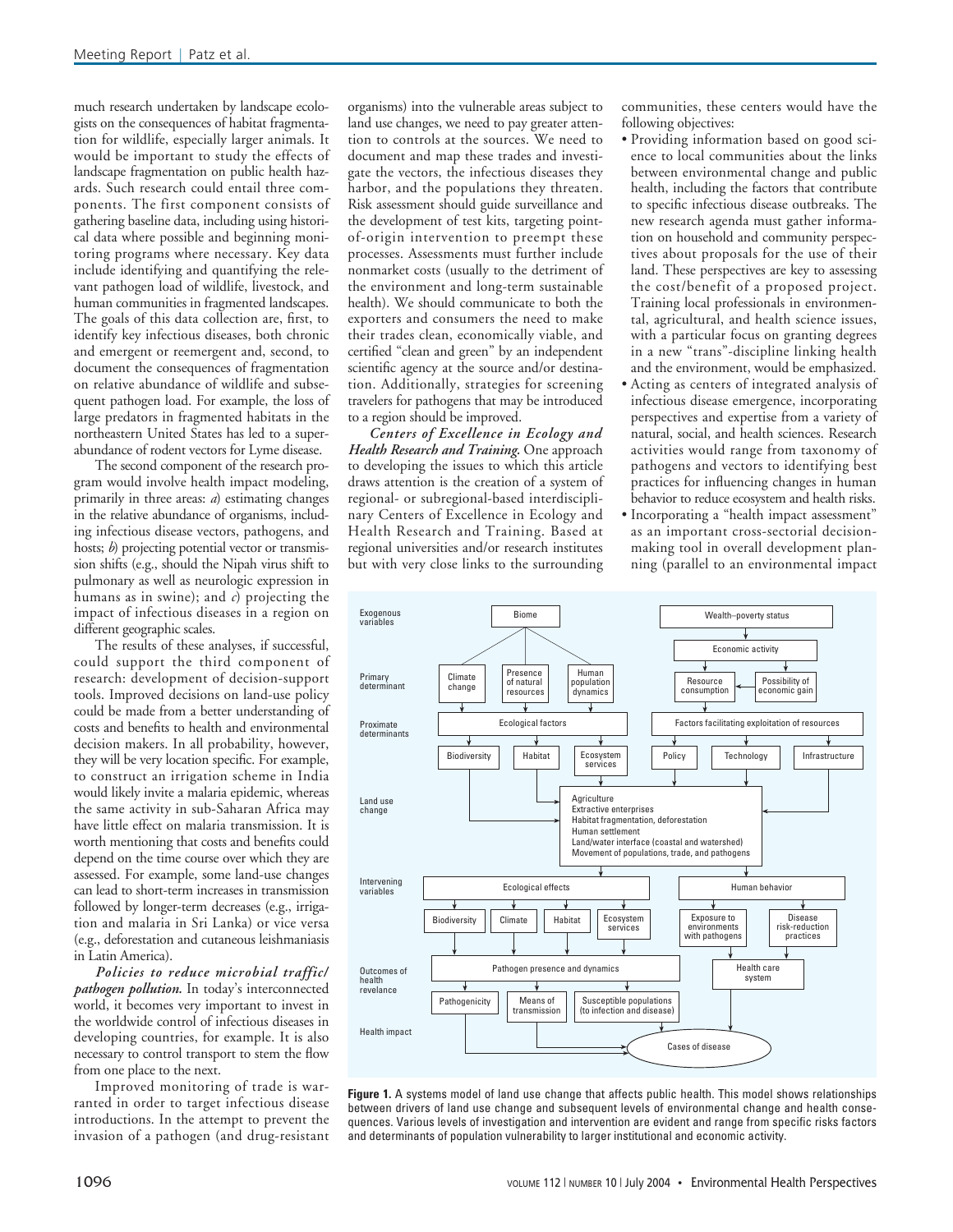assessment), along with the need for doing more research.

• Equipping professionals with the ability to recommend policy toward maintaining ecosystem function and promoting sustainable public health for future generations. For example, the link between forest fragmentation and Lyme disease risk could lead to preserving more intact tracts of forest habitat by planning "cluster" housing schemes.

**Implementing research and policy programs.** In selecting areas for research and the placement of centers of excellence, it is important to choose geographically representative, highly diverse areas around the world. In addition, research projects should take place in regions or landscapes that have both well characterized and less characterized patterns of infectious disease emergence or transmission for comparison purposes. Local health and environment professionals, who are in the best position to understand local priorities, should make the choices within each region for initial research areas and sites.

**Addressing trade-offs among environment, health, and development.** There are some inherent trade-offs when considering land-use change and health. They are ethical values, environmental versus health choices, and disparities in knowledge and economic class. Trade-offs are between short-term benefit and long-term damage. For example, draining swamps may reduce vector-borne disease hazards but also destroy the wetland ecosystem and its inherent services (e.g., water storage, water filtration, biologic productivity, and habitats for fish and wildlife). Research can help decision making by identifying and assessing trade-offs in different land-usechange scenarios. Balancing the diverse needs of people, livestock, wildlife, and the ecosystem will always be a prominent feature.

#### **Conclusions**

When considering issues of land use and infectious disease emergence, the public needs to be attentive to entire ecosystems rather than simply their local environs. Although we may not live within a certain environment, its health may indirectly affect our own. For example, intact forests support complex ecosystems and provide essential habitats for species that are specialized to those flora and that may be relevant to our health. If these complex relationships are disrupted, there may be unforeseen impacts on human health, as the above examples clearly demonstrate.

*Encouraging initiatives.* Three new initiatives are rising to the challenges presented above. The first initiative, the Consortium for Conservation Medicine (CCM), was formed recently to address these health challenges at the interface of ecology, wildlife health, and public health (Figure 2). At its core, conservation medicine champions the integration of techniques and partnering of scientists from diverse disciplines, particularly veterinary medicine, conservation biology, and public health. Through the consortium, therefore, these experts work with educators, policy makers, and conservation program managers to devise approaches that improve the health of both species and humans simultaneously [more information is available from the CCM website (CCM 2004)].

The second initiative, the new international journal *EcoHealth*, focuses on the integration of



**Figure 2.** The main elements converging under the Consortium for Conservation Medicine. Conservation medicine combines conservation biology, wildlife veterinary medicine, and public health. Adapted from Tabor (2002).

knowledge at the intersection of ecologic and health sciences. The journal provides a gathering place for research and reviews that integrate the diverse knowledge of ecology, health, and sustainability, whether scientific, medical, local, or traditional. The journal will encourage development and innovation in methods and practice that link ecology and health, and it will ensure clear and concise presentation to facilitate practical and policy application [more information is available from the EcoHealth website (EcoHealth 2004)].

The third initiative, the MEA, is an international work program designed to meet the needs of decision makers and the public for scientific information concerning the consequences of ecosystem change for human health and well-being and for options in responding to those changes. This assessment was launched by United Nations Secretary-General Kofi Annan in June 2001 and will help to meet the assessment needs of international environmental forums, such as the Convention on Biological Diversity, the Convention to Combat Desertification, the Ramsar Convention on Wetlands, and the Convention on Migratory Species, as well as the needs of other users in the private sector and civil society [more information is available from the Millennium Assessment Working Groups website (Millennium Assessment Working Groups 2004)].

*Challenges ahead.* As this working group of researchers continues to work on these topics, we face three challenges. First, strong transdisciplinary research partnerships need to be forged to approach the research with the degree of creative thinking and comprehensiveness required by the nature of the problems. Second, if the work is to influence policy, the choice of questions and the research must be undertaken collaboratively with the local community and also through discussion with decision makers in government, industry, civil society, and other sectors. Third, investigators must consider how they can integrate their findings into the social, economic, and political dialogue on both the environment and health, globally and locally. As links between land use and health are elucidated, an informed public will more readily use such discoveries to better generate political will for effective change.

#### **REFERENCES**

- Aguirre AA, Lutz P. In press. Marine turtles as sentinels of ecosystem health: is fibropapillomatosis an indicator? EcoHealth.
- Aguirre AA, Ostfeld RS, Tabor GM, House C, Pearl MC (eds.). 2002. Conservation Medicine: Ecological Health in Practice. New York:Oxford University Press.
- Aziz AJ, Nor SK, Chua KB, Shamshad S. 2002. Emerging Infectious Diseases—A Malaysian Perspective. Tokyo:OIE Regional Representation for Asia and the Pacific. Available: http://www.rr-asia.oie.int/topics/detail011\_03.html [accessed 10 April 2003].
- Bunnag T, Sornmani S, Pinithpongse S, Harinasuta C. 1979.